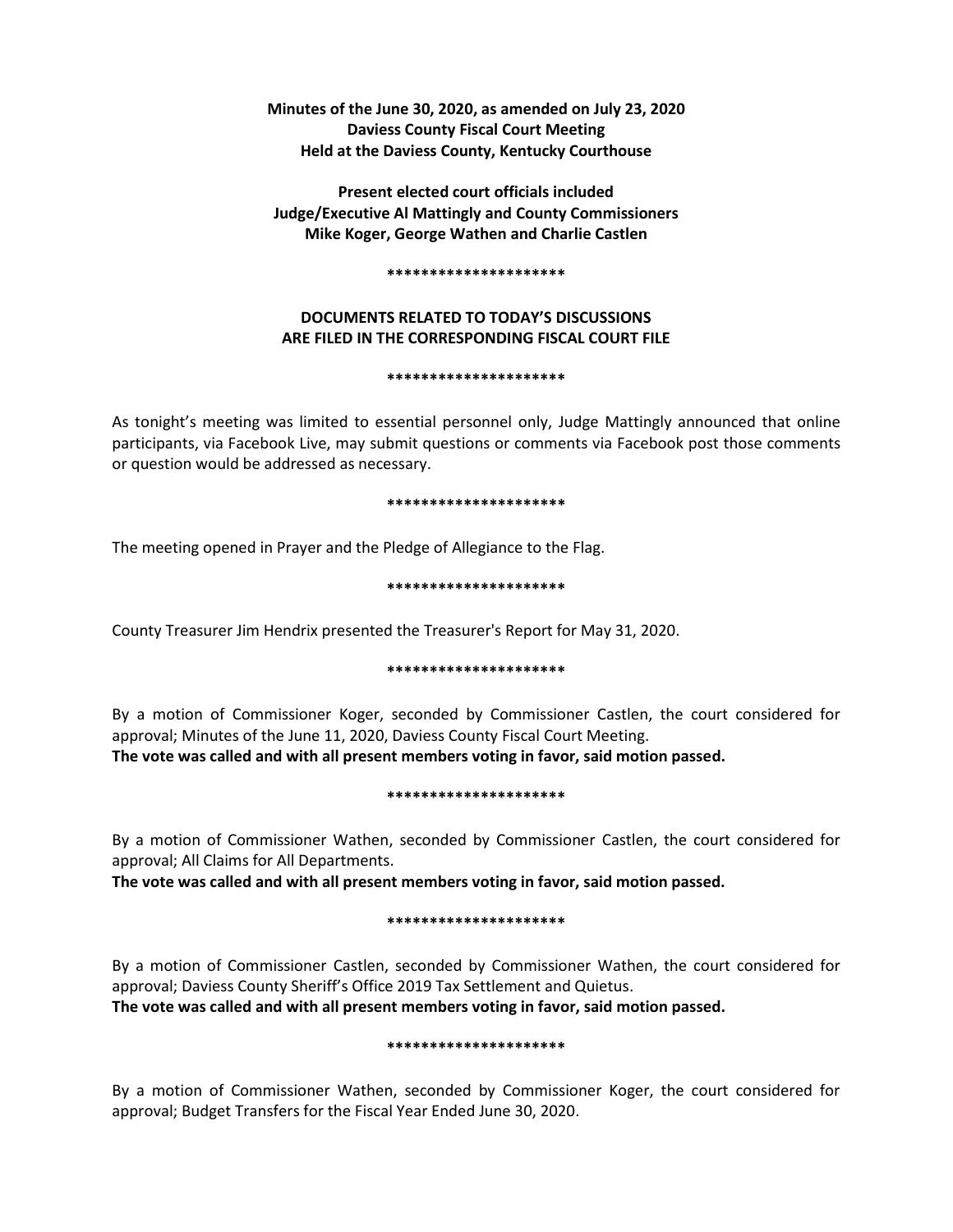**The vote was called and with all present members voting in favor, said motion passed.** 

#### **\*\*\*\*\*\*\*\*\*\*\*\*\*\*\*\*\*\*\*\*\***

By a motion of Commissioner Koger, seconded by Commissioner Castlen, the court considered for approval; Apply for the 2020 Kentucky Department of Agriculture's Spay/Neuter Program Grant. **The vote was called and with all present members voting in favor, said motion passed.** 

#### **\*\*\*\*\*\*\*\*\*\*\*\*\*\*\*\*\*\*\*\*\***

By a motion of Commissioner Castlen, seconded by Commissioner Koger, the court considered for approval; Accept the 2020/2021 COPS Grant.

Major Barry Smith said, "This \$250,000 grant would provide the Sheriff's Department with funds to hire two new full-time deputies for two years but stipulates that the positions be kept for a minimum of 4 years. If approved, these positions would be the county's financial responsibility for a minimum of two of the four years."

**The vote was called and with all present members voting in favor, said motion passed.** 

### **\*\*\*\*\*\*\*\*\*\*\*\*\*\*\*\*\*\*\*\*\***

By a motion of Commissioner Wathen, seconded by Commissioner Koger, the court considered for approval; AmeriCorps (KY READY Corps) Agency Agreement for the 2020/2021 Program Year. **The vote was called and with all present members voting in favor, said motion passed.** 

#### **\*\*\*\*\*\*\*\*\*\*\*\*\*\*\*\*\*\*\*\*\***

By a motion of Judge Mattingly, seconded by Commissioner Castlen, the court considered for approval; **Resolution 18-2020** Regarding the Confederate Monument.

The resolution was read aloud by Judge Mattingly:

WHEREAS, Daviess County Fiscal Court (DCFC) believes it is in the community's best interest to relocate the Confederate Memorial Monument currently displayed on the courthouse lawn; and

WHEREAS, the memorial monument belongs to the Kentucky Division United Daughters of the Confederacy (KD-UDC); and

WHEREAS, the KD-UDC own a plot of land used as a memorial to the Battle of Panther Creek; and

WHEREAS, the KD-UDC desires to relocate the memorial to that site; and

WHEREAS, the Owensboro, Kentucky NAACP Branch 3107, by letter dated June 22, 2020, agrees with the placement of the memorial monument on private land owned and used as a memorial to the Battle of Panther Creek; and

NOW THEREFORE, DCFC agrees to return the Confederate Memorial Monument to the KD-UDC and agrees to relocate the memorial monument to said property.

Commissioner Wathen said that he takes issue with a number of things regarding this resolution and intends to make a motion to postpone this vote until the first meeting in August. He said this will give the public an opportunity, he feels they have not been given, to publicly speak about this issue. He further noted that the resolution should not state where the statue should be relocated.

Judge Mattingly stated that the resolution doesn't say where it's going to go. It just says, that we agree to return the monument to the KD-UDC and to relocate it to said property. Now, that is where they want it to be relocated but it doesn't have to go there.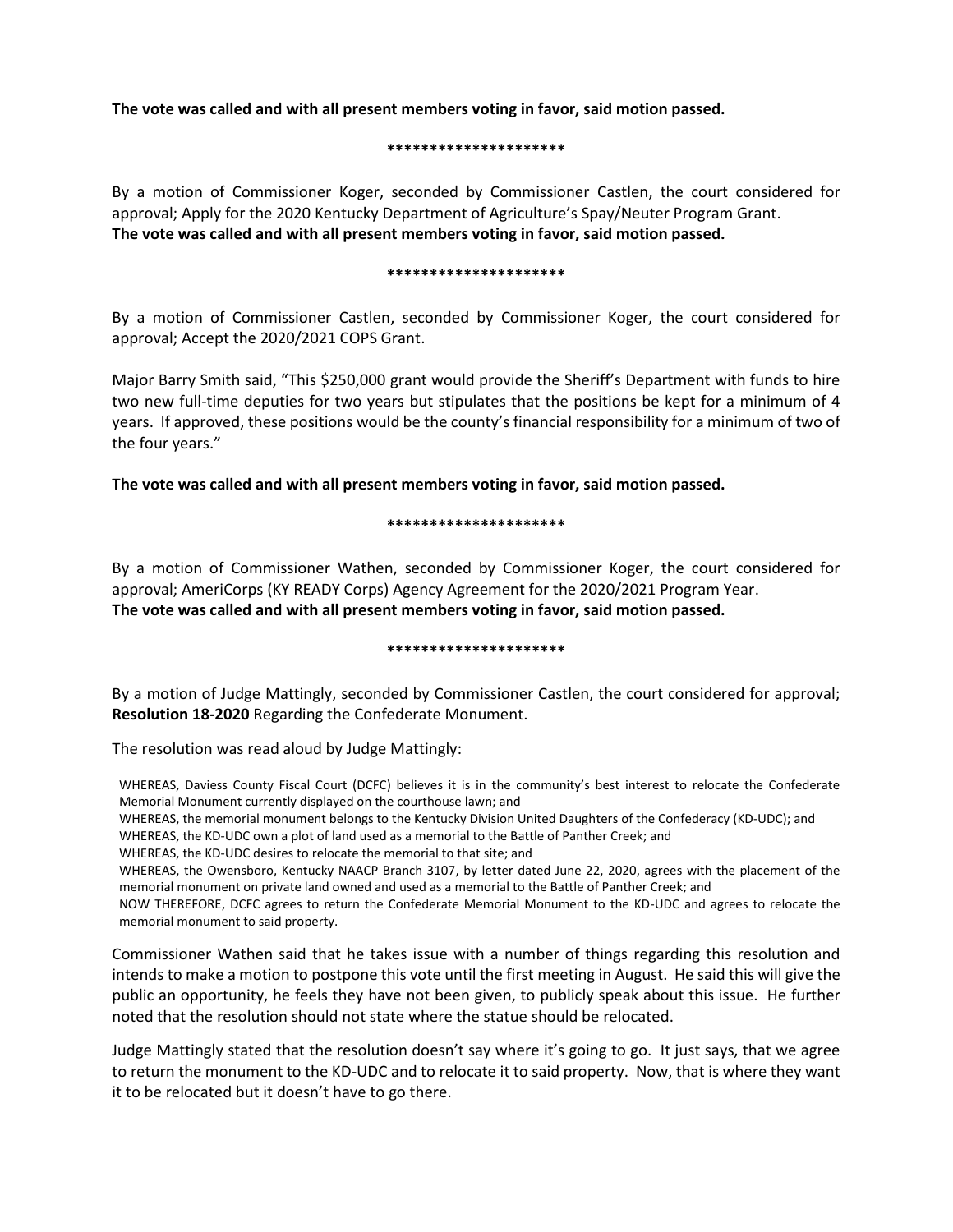County Attorney Claud Porter stated that it says the KD-UDC and this court agree that it can be relocated to that property which means property owned by the Kentucky Division of the United Daughters of the Confederacy.

Commissioner Wathen asked the County Attorney if this resolution does not state where the monument will go.

Judge Mattingly replied, "It says where it *could* go."

Attorney Porter added that if that is where they want it to go, we are agreeing to take it there.

Commissioner Wathen asked, "What if that is not where they want it to go?"

County Attorney Porter replied, "Then I think we can agree to move it somewhere else."

Commissioner Wathen asked if this resolution prevents us from accommodating their request.

Attorney Porter replied that what this resolution does is it allows the county to facilitate the monument's return to its owner.

Judge Mattingly explained that this is a resolution, not an ordinance. It can be changed or amended.

Attorney Porter explained that a resolution is more like the general intent of the court.

Commissioner Wathen stated, "I make a motion to postpone the vote on this resolution until August 6, 2020." Commissioner Castlen seconded this motion.

Commissioner Castlen stated, "Well, I would like to discuss and part of the reason I did the second is my understanding I had a couple of phone calls on my drive from my home to the courthouse here right before this meeting so not a lot of discussion time and a gentleman has said he is willing to donate funds not funds but property to the Daughters of the Confederacy for an alternate site that he thinks it would be preferable and I believe they would prefer it also. I don't know that."

Judge Mattingly added, "I have heard of that but have had no conversation from that gentleman or talked to him. As of this morning, I have not had contact with the KD-UDC who in the end will make that decision."

Commissioner Castlen stated, "And I spoke to them I called the lady that you spoke with on the way here and she is the one who told me that this gentleman had made the offer and I called him to confirm because I did not want to just take her word on it, and so anyway."

Judge Mattingly asked him what she said.

Commissioner Castlen stated, "That she thought his property would probably be more that they would prefer that location."

Judge Mattingly asked, "What was her function?"

Commissioner Castlen stated, "She is the president, Susan I believe."

Judge Mattingly commented, "I wonder how she could make that decision without her board because she required a meeting of the board to do that. But again, that is outside of the scope of this motion."

**The vote was called and with Commissioners Wathen, Castlen, and Koger voting in favor and Judge Mattingly voting in opposition, the motion to postpone the vote passed.**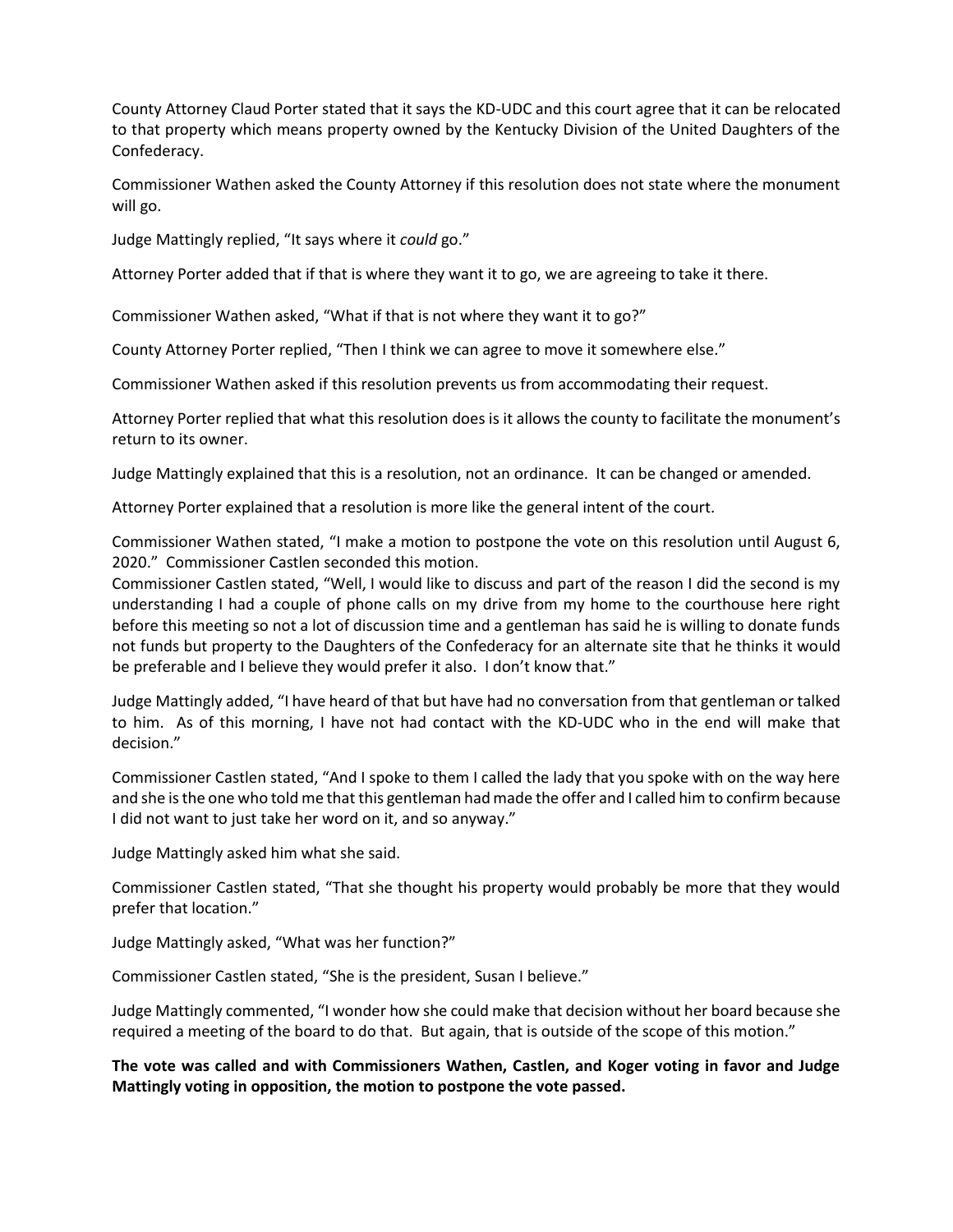Judge Mattingly added, "I think this decision is a mistake because we gain nothing by waiting. I don't know who will setup these forums these folks want to setup because it certainly won't be fiscal court unless one of you commissioners want to do it. We only setup forums and public discussion regarding ordinances or laws."

Commissioner Wathen added, "Well, we give them the opportunity to have a forum if they want to have it."

Judge Mattingly replied, "That is fine."

#### **\*\*\*\*\*\*\*\*\*\*\*\*\*\*\*\*\*\*\*\*\***

By a motion of Commissioner Wathen, seconded by Commissioner Castlen, the court considered for approval; Contract with Green River District Health Department Relating to Employee Vaccinations. **The vote was called and with all present members voting in favor, said motion passed.** 

#### **\*\*\*\*\*\*\*\*\*\*\*\*\*\*\*\*\*\*\*\*\***

By a motion of Commissioner Wathen, seconded by Commissioner Koger, the court considered for approval; Business Associate Agreement with Green River District Health Department. **The vote was called and with all present members voting in favor, said motion passed.** 

### **\*\*\*\*\*\*\*\*\*\*\*\*\*\*\*\*\*\*\*\*\***

By a motion of Commissioner Wathen, seconded by Commissioner Castlen, the court considered for approval; Contract with MML&K Government Solutions for FY 2020-2021.

**The vote was called and with all present members voting in favor, said motion passed.** 

## **\*\*\*\*\*\*\*\*\*\*\*\*\*\*\*\*\*\*\*\*\***

By a motion of Commissioner Koger, seconded by Commissioner Wathen, the court considered for approval; MOA and Lease Agreement with Owensboro Community and Technical College (OCTC) for Property located at Foors Lane and Highway 231.

This contract renews the current agreements whereby OCTC takes care of the mowing and upkeep of the county-owned property along Foors Lane and in turn the county allows OCTC the use of said land for their Agricultural program.

# **The vote was called and with all present members voting in favor, said motion passed.**

## **\*\*\*\*\*\*\*\*\*\*\*\*\*\*\*\*\*\*\*\*\***

By a motion of Commissioner Castlen, seconded by Commissioner Wathen, the court considered for approval; Renew the following Bids:

- 3060: Rock Salt to Compass Minerals (4th)
- 15-2019: Bulk Delivered Fuels to Valor Oil (1st)
- 16-2019: Recycling Services to Dahl Groezinger (1st)
- 26-2019: Concrete Crushing to Complete Demolition (1st)

**The vote was called and with all present members voting in favor, said motion passed.** 

**\*\*\*\*\*\*\*\*\*\*\*\*\*\*\*\*\*\*\*\*\***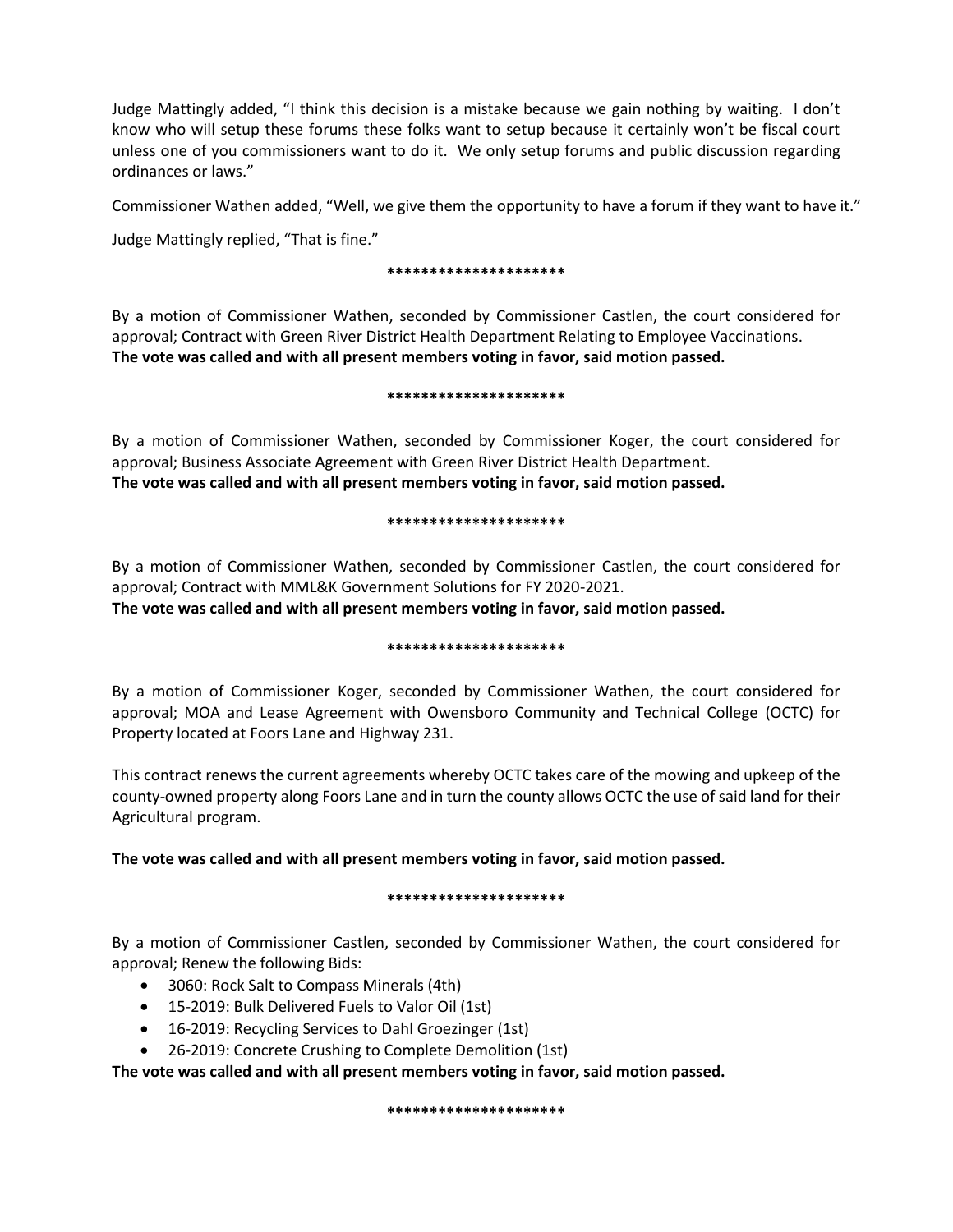By a motion of Commissioner Wathen, seconded by Commissioner Castlen, the court considered for approval; Award the following Bids:

- 21-2020: Wood Grinding Services to O'Bryan Grain Farms for \$24,290
- 22-2020: Polymer Coated Culvert Pipe to Hagan & Stone Wholesale per rate schedule
- 23-2020: Two (2) Mowers to Always Outdoors Lawn & Power for \$19,648.50

**The vote was called and with all present members voting in favor, said motion passed.** 

#### **\*\*\*\*\*\*\*\*\*\*\*\*\*\*\*\*\*\*\*\*\***

By a motion of Commissioner Castlen, seconded by Commissioner Wathen, the court considered for approval; Daviess County Fiscal Court Rate Schedule.

# DAVIESS COUNTY FISCAL COURT (Effective June 25, 2020) **RATE SCHEDULE**

The Daviess County Fiscal Court offers a variety of services/goods to the public for recreation and public health/sanitation. The rates of these services are reviewed regularly and adjusted accordingly. Kentucky HB 366 has made several services offered by Daviess County Fiscal Court subject to Sales & Use tax. All services subject to the Kentucky State Sales & Use Tax have the tax built into the proposed rate.

| <b>Department</b>        | Service/Good                             | Rate           | <b>Frequency</b> |
|--------------------------|------------------------------------------|----------------|------------------|
| Parks & Recreation:      | Large Combination Shelter Rental         | \$110.00       | per day          |
|                          | <b>Medium Combination Shelter Rental</b> | \$55.00        | per day          |
|                          | Single Shelter Rental                    | \$30.00        | per day          |
|                          | Ball Field Rental - Local Leagues        | \$11.00        | per team         |
|                          | <b>Ball Field Rental - Tournaments</b>   | \$85.00        | per day          |
| Daviess County Gun Club: | Shooting Clay Event                      | \$42.00        | per event        |
|                          | Sporting Clays (Ages above 16)           | \$35.00        | per round        |
|                          | Sporting Clays (Ages 16 and below)       | \$30.00        | per round        |
|                          | Sporting Clay Punch Card (20 Rounds)     | \$600.00       | per card         |
|                          | Sporting Clay Punch Card (10 Rounds)     | \$300.00       | per card         |
|                          | Sporting Clay Incentive                  | \$25.00        | per round        |
|                          | Skeet/Trap Shooting (Ages above 16)      | \$6.00         | per round        |
|                          | Skeet/Trap Shooting (Ages 16 and below)  | \$5.00         | per round        |
|                          | Skeet/Trap Incentive                     | \$4.50         | per round        |
|                          | <b>Golf Cart Rental</b>                  | \$15.00        | per day          |
|                          | Ammunition                               | $Cost + $1.00$ | per box          |
| Animal Control:          | Dog Adoption - Unaltered                 | \$100.00       | per animal       |
|                          | Dog Adoption - Altered                   | \$75.00        | per animal       |
|                          | <b>Adult Cat Adoption</b>                | \$30.00        | per animal       |
|                          | Kitten Adoption                          | \$60.00        | per animal       |
|                          | <b>Boarding Fee</b>                      | \$15.00        | per day          |
|                          | <b>Reclaim Fee</b>                       | \$22.00        | per offense      |
|                          | Dog Reclaim Package                      | \$100.00       | per animal       |
|                          | Microchip Insertion                      | \$11.00        | per animal       |
|                          | <b>Rabies Vaccination</b>                | \$11.00        | per animal       |